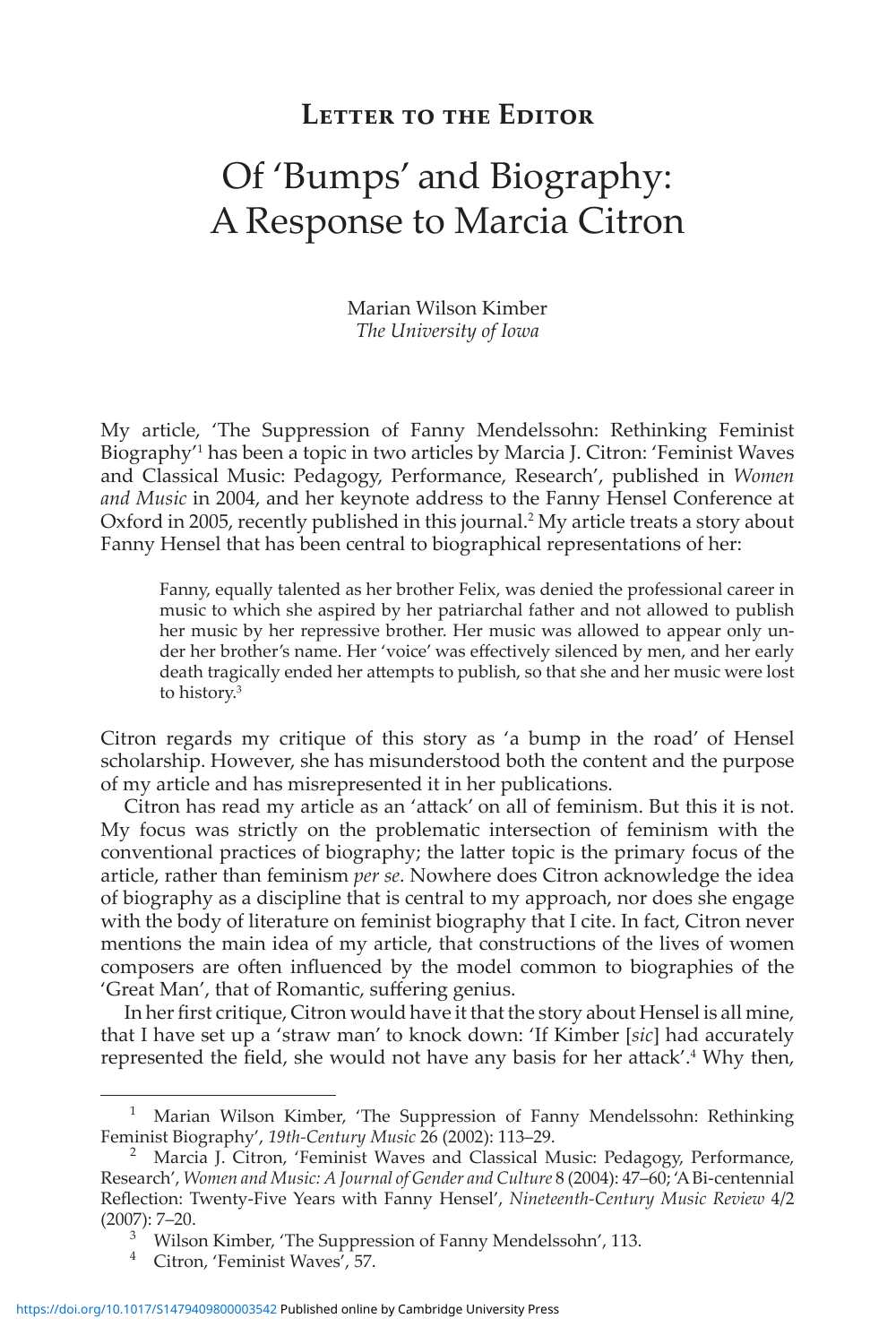if scholars do not tell the story I am critiquing, is my work, in Citron's terms, 'revisionist'? $5$  To call it such is, in fact, to acknowledge the very existence of the ideas Citron would like to suggest are not in circulation. To lobby additional support for the notion that I have exaggerated the predominance of the tale, Citron's second article draws on a review by Rebecca Grotjahn.<sup>6</sup> Grotjahn, in turn, defends Françoise Tillard's 1992 biography, *Fanny Mendelssohn*, which I cite in my article, against any 'demonization' of Felix.<sup>7</sup> Even if Grotjahn is correct that I have presented quotations 'torn from their contexts' (Citron's translation), I cannot imagine what sort of context could vindicate Felix in light of Tillard's question, 'Did he really need to crush her so completely, in order to fulfill his own artistic potential?'<sup>8</sup> Regardless, Felix is consistently blamed for his sister's decision not to publish her music.<sup>9</sup> Citron herself has written, 'Felix's discouragement clearly played a decisive role in Fanny's publishing history … Felix's approval and support, therefore, would probably have resulted in the publication of a much greater percentage of the two hundred lieder Fanny composed.'10 In addition, my point is not only that the story is inaccurate, but that even in versions of it that account for larger cultural factors, Felix's opinion on Fanny publishing holds far too much weight in our interpretations of Hensel's life.<sup>11</sup>

In her Oxford address, Citron focuses on three main criticisms: 1) that my complaint that scholars use Fanny's maiden name is not accurate, as her 'tally' shows that 'Hensel is used more often'; 2) that I ignore the interpretive nuance of feminist work; and 3) that I have lumped all 'feminist work into one monolithic category'. Of these three, the first was not a main point of my article, but

<sup>&</sup>lt;sup>5</sup> Citron, 'A Bi-centennial Reflection', 17.<br><sup>6</sup> Repecce Crotiabn, 'Die "story" der unte

Rebecca Grotjahn, 'Die "story" der unterdrückten Komponistin – ein feministischer Mythos? Anmerkungen zu einigen neuen Publikationen über Fanny Hensel', *Frankfurter Zeitschrift für Musikwissenschaft* 7 (2004): 27–31, www.fzmw.de/2004/2004\_3.pdf (accessed on 30 June 2008).

In his review of Tillard's book in *Notes* 53 (Mar. 1997): 800–801, Jeffrey Sposato points out her 'reluctance to establish consistently the cultural norms for each of the periods she evaluates. People and events are often viewed from a modern day perspective'. He adds, 'In general, Tillard expects defiance of the dominant culture – a particularly unrealistic expectation for the Mendelssohns, who for generations did their best to comply with mainstream society – and then judges harshly when it does not occur'.

Françoise Tillard, *Fanny Mendelssohn*, trans. Camille Naish (Portland, OR: Amadeus, 1996): 315.

In just one recent example, the latest edition of the popular textbook *A History of Western Music* continues to blame Abraham and Felix Mendelssohn for Fanny's musical life in the domestic sphere, although it does take class into account: 'Few [pieces] were published during her lifetime, because her father and brother opposed publication on the grounds that a musical career was inappropriate for a woman of her class. Their objections minimized the influence she had outside her circle and confined her mostly to the small genres appropriate for home music-making.' J. Peter Burkholder, Donald J. Grout and Claude V. Palisca, *A History of Western Music*, 7th edn (New York: W.W. Norton, 2005): 619.

<sup>10</sup> Marcia J. Citron, 'Women and the Lied, 1775–1850', in *Women Making Music: The Western Art Tradition, 1150–1950*, ed. Jane Bowers and Judith Tick (Urbana: University of Illinois Press, 1986): 231.

 $11$  The story seems to have taken a far stronger hold in English-language writings [than in those in German](https://doi.org/10.1017/S1479409800003542), many of which are more occupied with the reception of the entire Mendelssohn family after National Socialism. Nonetheless, it persists in Sulamith Sparre's *Eine Frau jenseits des Schweigens: Die Komponistin Fanny Mendelssohn-Hensel*, Widerständige Frauen, 1 (Lich, Hessen: Verlag Edition AV, 2006): 59–60.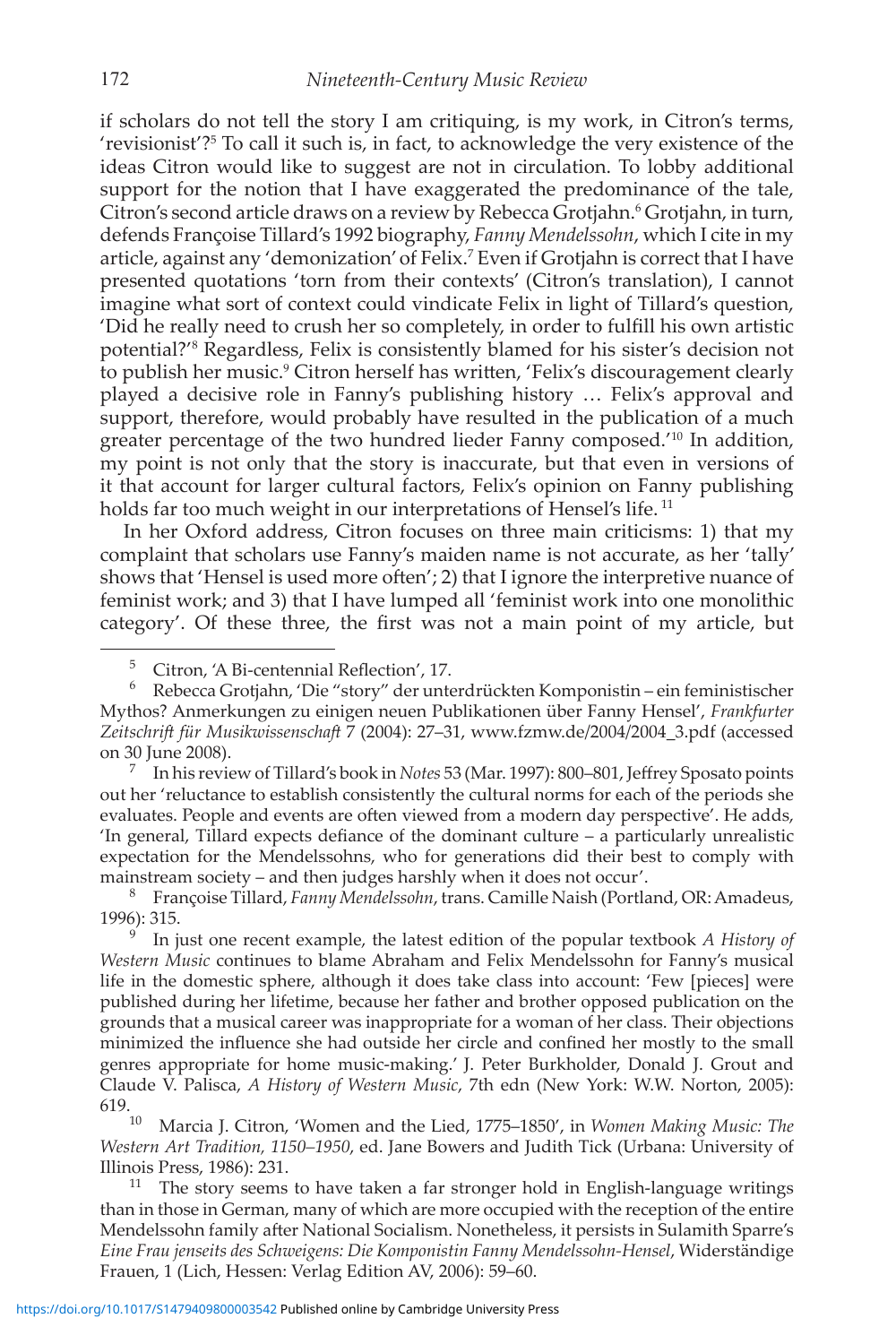was mentioned in a footnote. In spite of Citron's reassurance that my point is incorrect, it is her own article in the 2000 edition of the *New Grove Dictionary of Music and Musicians* (and *Grove Music Online*) in which Hensel is listed under 'Mendelssohn'.12 As for Citron's second complaint, my article does, in fact, cite the 'interpretive nuance' of both Nancy Reich and herself.13 The third point is a misreading of the article; as I am specifically treating feminist *biography*, not all feminist work, it is simply not possible for me to have accomplished such a sweeping dismissal.

Another of Citron's criticisms (which she shares with Grotjahn) is my use of a children's biography, Gloria Kamen's *Hidden Music: the Story of Fanny Mendelssohn*, as one of the sources for the Hensel myth.<sup>14</sup> Children's books are not scholarship, and I have never suggested that they are. However, many other scholars of women's history have used children's literature to demonstrate the thinking about women in a given time period and culture; Citron herself used eighteenth- and nineteenth-century pedagogical sources, several of which are at least nominally aimed at younger readers, in her 1986 article on women's lieder.15 My use of Kamen's biography was to offer merely one instance of the way Hensel's 'suppression' has an active life in numerous 'scholarly and *popular* sources', such as articles in the popular press or CD liner notes.16 In one recent example, a DVD purporting to be an introduction to Felix Mendelssohn's life consists primarily of an extended ballet, three-quarters of which centres on his relationship with Fanny, inscribing, through dance, many of the myths I have described.<sup>17</sup> We are naive as scholars if we do not recognize that such biographical portrayals of composers, both female and male, exist outside of the academy, and we are delinquent as feminists if we do not hope that our scholarship will, in some way, influence the stories outside the ivy-covered walls.<sup>18</sup>

Citron frequently misrepresents what I wrote. For example, I did not say that Hensel 'did not express any dissatisfaction with her life'; in fact, I wrote 'there

 $^{12}$  Although Citron has carefully read my footnote about Fanny's last name, she has my last name wrong. It is 'Wilson Kimber' not 'Kimber'.

<sup>13</sup> Wilson Kimber, 'The Suppression of Fanny Mendelssohn', 118 and 114, n. 4.

<sup>14</sup> Gloria Kamen, *Hidden Music: the Story of Fanny Mendelssohn* (New York: Simon and Schuster, 1996).

<sup>15</sup> Citron, 'Women and the Lied', 226–7.

<sup>16</sup> Wilson Kimber, 'The Suppression of Fanny Mendelssohn': 113, emphasis added. See this mere handful of examples: Peter G. Davis, 'Music by Women Composers', *New York Times* (13 April 1980): D26; Notes for Fanny Mendelssohn-Hensel, *Klavierwerk, Vol. 2*; trans. Jeremy Roth; Liana Serbescu, piano (Classic Produktion Osnabrück CPO 999015– 2, 1987); Danielle Roster, Notes for Fanny Hensel-Mendelssohn [*sic*], *Das Jahr (1841); 4 Klavierstücke (1836)*; trans. Claude Thill; Béatrice Rauchs, piano (Bayer Records BR 100 250 CD, 1995); Tobias Fischer, 'CD Feature/Lauma Skride: Fanny Mendelssohn-Hensel – The Year', www.tokafi.com/newsitems/cd-feature-lauma-skride-fanny-mendelssohn-henselthe-year (accessed 7 Jan. 2008).

<sup>17</sup> *The Great Composers: Felix Mendelssohn-Bartholdy*, Quatuor Claudel ([Leeuwarden, The Netherlands]: Brilliant Classics, 2007). For example, Fanny is introduced in a confined domestic space, longing for Felix's return, but after a joyous reunion, Felix becomes furious and disdainful when he finds Fanny's scores on the piano.

<sup>&</sup>lt;sup>18</sup> In contrast to Kamen's biography is the wonderful way in which Nancy Reich's [scholarly work on Cla](https://doi.org/10.1017/S1479409800003542)ra Schumann has been incorporated into her daughter Susanna Reich's children's biography: *Clara Schumann: Piano Virtuoso* (New York: Clarion Books, 1999).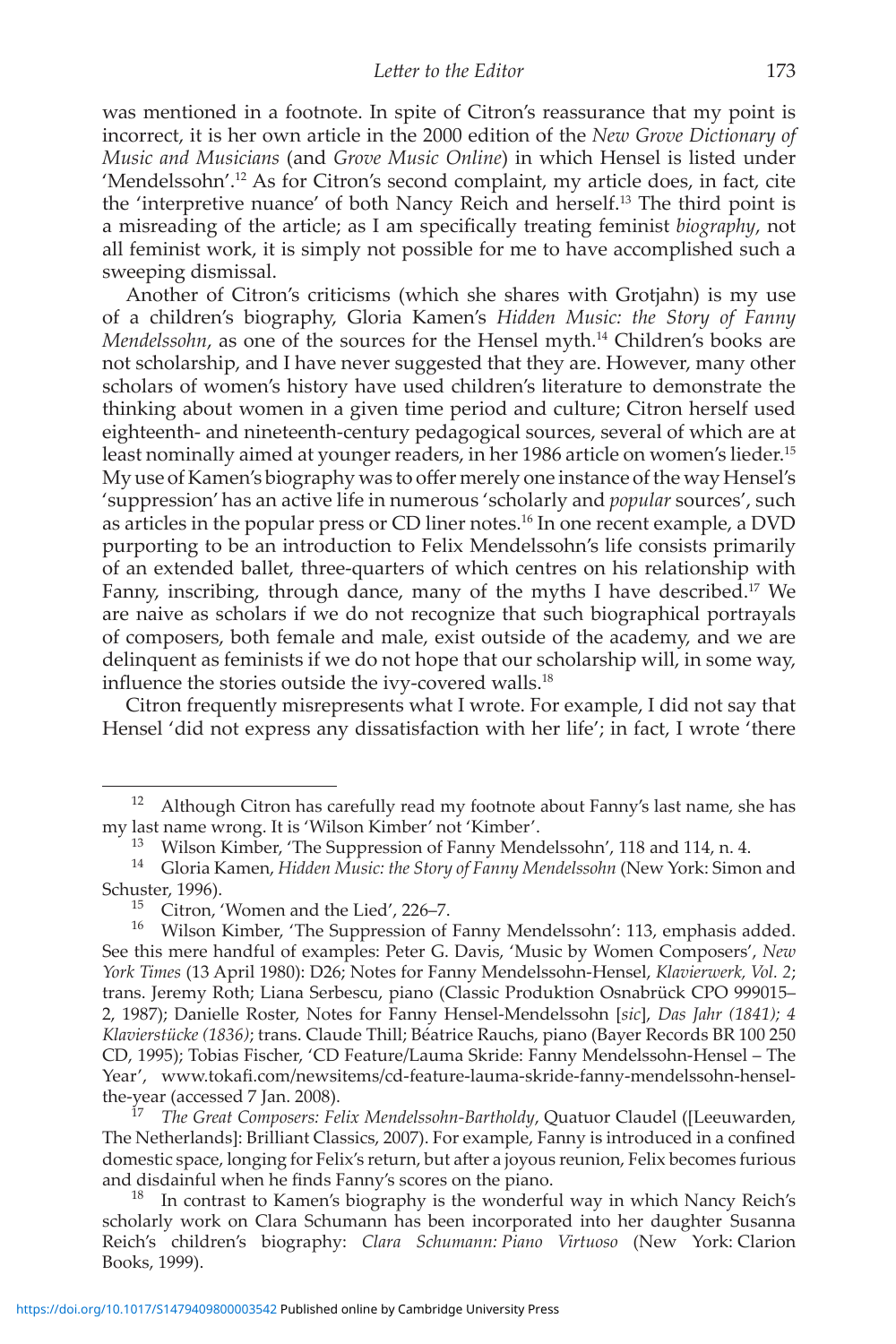## 174 *Nineteenth-Century Music Review*

are indications she was sometimes frustrated'.19 Citron writes that I 'assert that feminist scholars are creating fiction and satisfying personal frustrations in their own lives when they propose certain narratives about Hensel's life and career'.<sup>20</sup> What I wrote was, 'it is *their* frustration with *Hensel's life*, rather than hers, that they are actually documenting'.21 In her earlier article, Citron writes 'Kimber [*sic*] appears to be unaware of a basic tenet of historiography: that a topic treated in different eras will be different each time – different cultural conditions, different audiences, different "horizons of expectations"'.22 However, my point was not that Hensel's life is being re-examined – that is to be expected – but that the topic is not different in its current incarnation and that 'current biographical treatment of her life has so little new to offer'.23

Finally, Citron says the article 'virtually accuses feminist scholars of Hensel of making up stories'.24 Here she has taken what I said out of its context, which is a discussion of writings about postmodern scholarship. The passage reads:

Postmodern scholarship goes a step further in challenging the idea that 'the past is real and that the truth of it of it can be recovered through storytelling.'25 Some scholars readily admit they do not intend to attempt to deliver the 'real' biographical subject to their reader, as deconstruction works well for a feminist story. 'Quite simply,' writes O'Brien, 'we make everything up.'<sup>26</sup> Fay Weldon writes: 'Better, if the biographer has a glimmer of the single thin consistent thread that runs through a life, to give up fact and take up fiction.'27

<sup>22</sup> Citron, 'Feminist Waves', 58.

<sup>24</sup> Citron, 'Feminist Waves', 58.

<sup>25</sup> Gordon S. Wood, 'Star Spangled History', *The New York Review of Books* (12 August 1982): 8, quoted in Sharon O'Brien, 'Feminist Theory and Literary Biography', in *Contesting the Subject: Essays in the Postmodern Theory and Practice of Biography and Biographical Criticism*, ed. William H. Epstein (West Lafayette, IN: Purdue University Press, 1991): 123.

<sup>27</sup> Fay Weldon, *Rebecca West* (Harmondsworth: Penguin, 1985), quoted by Teresa Iles, Conclusion to *All Sides of the Subject: Women and Biography*, ed. Teresa Iles, The Athene Series (New York: Teachers College Press, 1992): 162.

<sup>&</sup>lt;sup>19</sup> Citron, 'A Bi-centennial Reflection', 18; Wilson Kimber, 'The Suppression of Fanny Mendelssohn', 120.

<sup>&</sup>lt;sup>20</sup> Citron, 'A Bi-centennial Reflection', 17.

Wilson Kimber, 'The Suppression of Fanny Mendelssohn', 125, second italics added.

<sup>23</sup> Wilson Kimber, 'The Suppression of Fanny Mendelssohn': 123. Since my article was published, this situation is beginning to change, due to the important work of Hans-Günter Klein, who has produced scholarly editions of Fanny's diaries and letters, providing reliable material for additional interpretations: Fanny Hensel, *Tagebücher*, ed. Hans-Günter Klein (Wiesbaden: Breitkopf & Härtel, 2002); Fanny Hensel, *Briefe aus Rom an ihre Familie in Berlin 1839/40*, ed. Hans-Günter Klein (Wiesbaden: Reichert, 2002); and Fanny Hensel, *Briefe aus Venedig und Neapel an ihre Familie in Berlin 1839/40*, ed. Hans-Günter Klein (Wiesbaden: Reichert, 2004). See Nancy B. Reich's interpretation of Fanny's diaries in 'The Diaries of Clara Schumann and Fanny Hensel: a Study in Contrasts', *Nineteenth-Century Music Review* 4/2 (2007): 21–36. Reich notes, 'Music, however, does not dominate her diary. Rather, family seems to be of the greatest importance' (p. 32). See also Harald Krebs's 'The "Power of Class" in a New Perspective: A Comparison of the Compositional Careers of Fanny Hensel and Josephine Lang', *Nineteenth-Century Music Review* 4/2 (2007): 37–48, in which Fanny's supposed 'imprisonment' in the domestic sphere is more accurately depicted as the privileged life of a woman of her class.

<sup>&</sup>lt;sup>26</sup> O'Brien, <sup>T</sup>Feminist Theory and Literary Biography', 131.<br><sup>27</sup> Fay Weldon, *Rebecca West* (Harmondsworth: Penguin, 19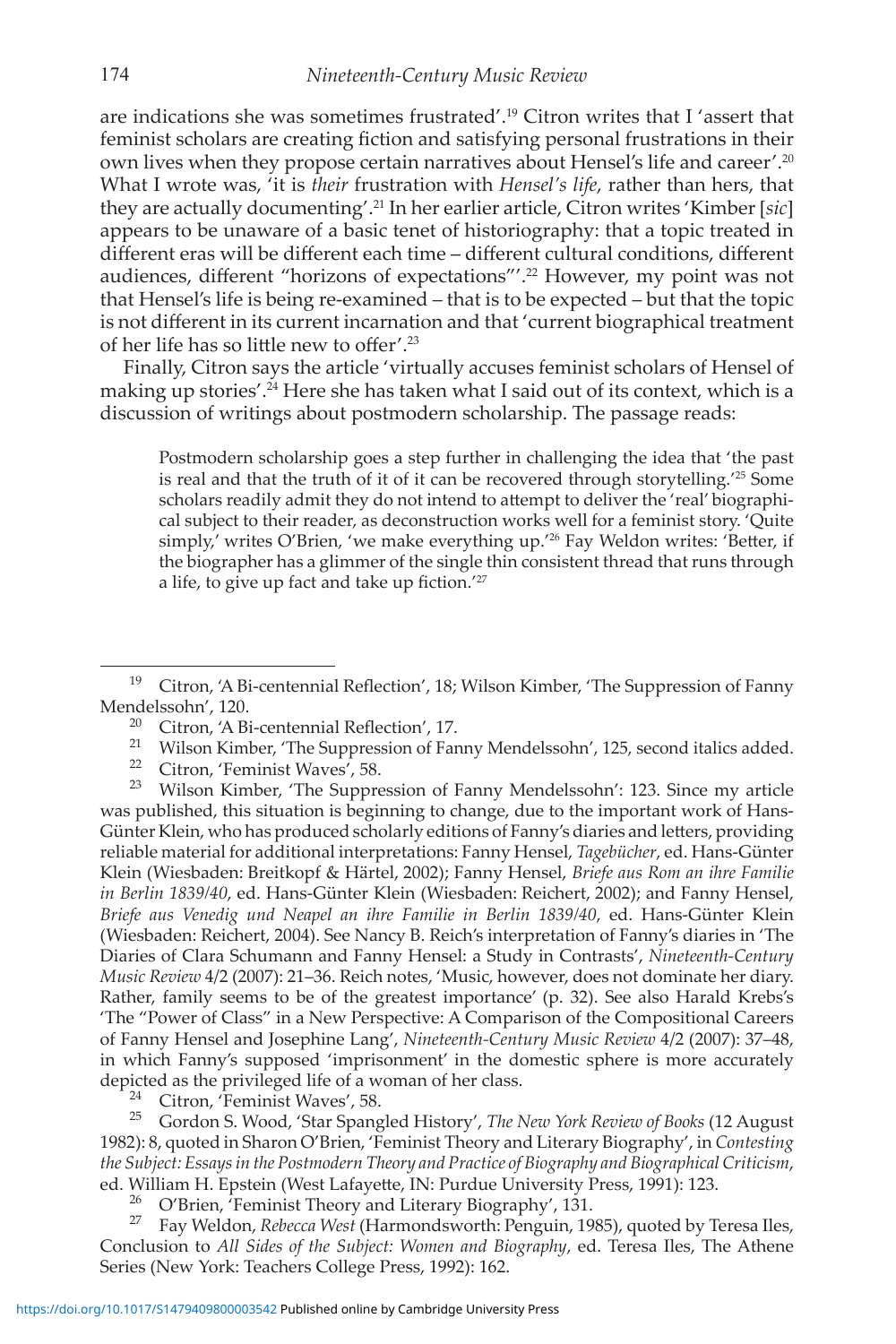If feminist biography and women's history as a whole are to have any validity, they must not abandon a historical method that believes in evidence and replace it with fiction.28

Citron quotes only the final sentence above; however, it is clear that I am responding both to specific writers who have made specific statements and to the recognition, discussed in the scholarship on biography, that this 'taking up fiction' is in fact an issue.29

What I object to more than Citron's disagreements with my article – she is certainly entitled to disagree with me – are the various rhetorical strategies in which she engages. Rather than providing evidence from Hensel scholarship or primary sources, she speculates about my personal politics. In her 2004 article she wonders if perhaps I am a 'power feminist', though nowhere in my article do I draw on the writers she cites: Naomi Wolff, René Denfeld or Camille Paglia. By 2007 I'm 'post-feminist' and perhaps, to my amazement, even part of the 'backlash movement against feminism in society that arose in the US in the early 1990s'.30 One wonders how such a 'backlash' position accounts for my having taught courses on women and music for over a decade, lectured and written programme notes on women's music, mentored graduate students' research on women composers and published on both Hensel and Clara Schumann.<sup>31</sup>

Citron writes that it is positive that Hensel scholarship has matured enough for controversy and a range of methodologies, but refers to my article as a 'bump in the road' – clearly for Citron there is only one road, with room only for travellers with opinions similar to her own. She writes that now 'we all "own" Fanny Hensel', yet her most recent article works very hard to make sure that my article on Hensel is understood to exist outside of a mainstream – here she is perhaps correct, however, such a minority status in no way invalidates my ideas. Contrary to Citron's assertions, my intention was neither to be 'political' nor 'polemical'. I merely evaluated the stories I have consistently found in Hensel reception, drawing on ideas about the problems of writing women's biographies that have been discussed in other disciplines for at least two decades. My article about how stories of the lives of women composers can be co-opted by the traditional biographical models for men is surely not as polemical as Citron's

 $30\quad$  Citron, 'A Bicentennial Reflection', 19.

<sup>&</sup>lt;sup>28</sup> Wilson Kimber, 'The Suppression of Fanny Mendelssohn', 126.<br><sup>29</sup> <sup>It</sup> is perhaps worth repeating that Buth A. Solie has made

It is perhaps worth repeating that Ruth A. Solie has made a similar point: '… postmodernism's positing of an unstable and fragmented subjectivity seems to put into question the category "women" in a way that would disable feminist work, and to make inaccessible the notions of authority and intention that are central to the historical interpretation of women's productivity'. 'Feminism', in *New Grove Dictionary of Music and Musicians*, 2nd edn, ed. Stanley Sadie and John Tyrrell (London: Macmillan, 2000): vol. 8, 665.

<sup>31</sup> For example, 'Zur frühen Wirkungsgeschichte Fanny Hensels', in *Fanny Hensel geb. Mendelssohn: Komponieren zwischen Geselligkeitsideal und romantischer Musikästhetik*, ed. Beatrix Borchard and Monika Schwarz-Danuser (Stuttgart: J.B. Metzler, 1999; 2nd edn, Kassel: Furore, 2002): 248–62; 'From the Concert Hall to the Salon: the Piano Music of Clara Wieck Schumann and Fanny Mendelssohn Hensel', in *Nineteenth-Century Piano Music*, 2nd edn, ed. R. Larry Todd (New York: Routledge, 2003): 316–55; 'Fanny in Italy: the Female Composer as Travel Writer', in *Musical Biography: Towards New Paradigms*, [ed. Jolanta T. Pekacz \(L](https://doi.org/10.1017/S1479409800003542)ondon: Ashgate, 2006): 111–33; 'Fanny Hensel Meets the Boys in the Band: the Brass Transcriptions of the *Gartenlieder*, op. 3', *Historic Brass Society Journal* 18 (2006): 17–36; and 'Fanny Hensel's Seasons of Life: Poetic Epigrams, Vignettes and Meaning in *Das Jahr*', *Journal of Musicological Research* 27 (2008): 359–95.